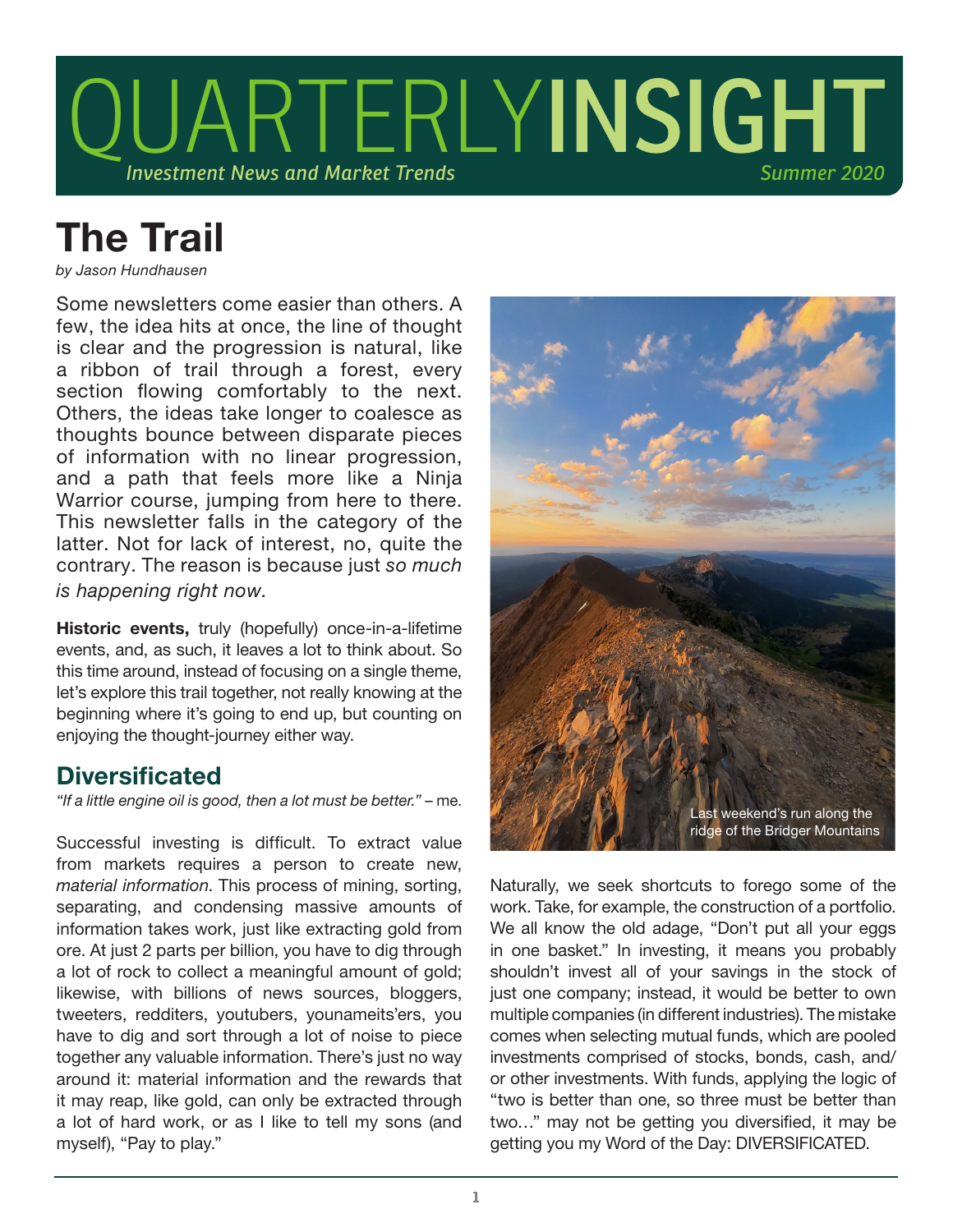*Diversificated* is a term I made up to describe the mistaken assumption that by owning many different funds you ensure that you are well-diversified. It's common to review a portfolio and see dozens of funds, but a more careful examination of the underlying holdings of each reveals a high degree of overlap. In other words, each fund the client owns holds the same investments as the other funds, or put another way, the client could have held just one of the funds and had about the same performance and risk, or put another way, the clients dun' got diversificated!

Proper diversification takes time and effort and factors in many different variables beyond the basic "how much stock and how much bond" narrative we're all trained to think. Keep in mind, even with proper diversification, you could never eliminate all risk from a portfolio, but, as Mark Twain put it, "It ain't what you don't know that gets you into trouble. It's what you know for sure that just ain't so." Those who have been led to believe that their portfolio is welldiversified simply because it owns a lot of different funds are also those likely to be most blindsided when markets make corrections because it's only then that they realize they're holding highly correlated assets often times the very same assets within each fund. If you're curious about whether or not you've been inadvertently "diversificated," please give us a call.

# **Scapegoat**

Another topic I've been doing a lot of thinking about, mostly while I'm out running trails, is just where the heck are we going next? Not just in markets, but in society, too. I've come to the conclusion that we have not even begun to see the profound effects that the Coronavirus pandemic has had and will continue to have on society. My heart goes out to the 40+ million people (and counting) who have been forced to apply for unemployment. I feel concerned for the 150k people each week, half of them fresh college graduates, trying to enter the workforce, all looking for jobs amidst massive shutdowns, layoffs, and hiring freezes. It saddens me deeply to see thousands of small businesses closed down permanently, temporarily, or operating at diminished capacity and know that many more will follow. But nothing frightens

me more than the interventions that lawmakers and central bankers will surely make in their attempt to fix the problem.

As I've written about and talked about for years now, the problem we ultimately face is one of too much debt. Unfortunately, the only tools the Fed seems to be willing to use all create more debt, which is akin to putting out a fire by smothering it with fresh tinder. This, of course, only leaves more detritus and debris that will invariably catch fire again, only the next time it will be that much more difficult to extinguish. Thus, Jim Grant nails it again when he says the Fed, or rather, central bankers in general, are "acting as both fire fighter and arsonist."

Unlike the 2009 Global Financial Crisis, the problem that the Fed now faces is not one of being unable to provide markets with sufficient liquidity. They have no problem printing money—they printed \$2.6 Trillion in a matter of weeks (you're welcome, Wall Street!). No, the problem isn't with providing liquidity to markets, it's one of business *solvency*, and there's not a lot that the Fed has in their toolkit to resolve it. The Fed Chair, Mr. Powell, put it well when he said, "The Fed has the ability to lend, not the ability to spend." This means that until businesses open back up and consumers resume consuming, there's not a lot that the Fed can do to boost the consumer engine back to life.

What does this mean for society? My speculation is that we will have some form of universal basic income (UBI) from this time forward. CARES act was the start; the spigot will not be closed. Who knows what this "enhanced social security" program will be called, but one thing is certain in my mind: Because the impact of the pandemic is so pervasive and so lasting, lawmakers will feel they have no choice but to approve some form of ongoing economic stimulus, lest the consequences of 40 million lost jobs be too severe to bear. Sadly, frustratingly, the pandemic is going to be the scapegoat, the source, "the cause," when, in reality, it was the years of debt accumulated, the years of detritus built up on the forest floor, that left us in such a vulnerable state. Assigning all of blame to Covid-19 on the damage to our economy is like blaming the cigarette butt for the fire that